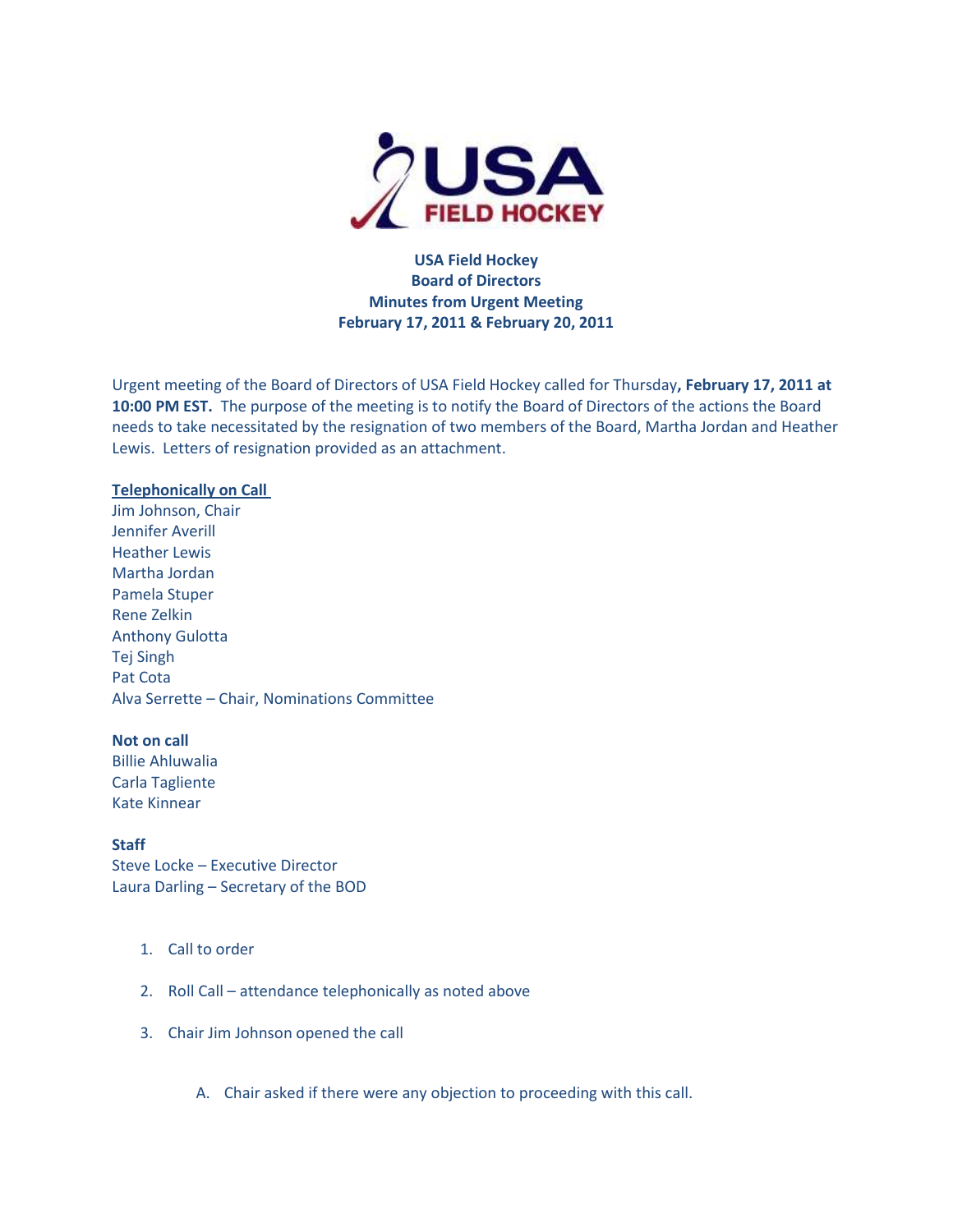- b. Those on call request board member not on the call be able to cast votes.
- c. Chair Alva Serrette reported the Nomination Committees slate to the Board.
	- i. For the Independent Director appointment, replacing Martha Jordan, the Nomination Committee appointed Randell Sundeen
	- ii. Board voted to ratify nomination vote as follows: **Board Ratified 6 Yes, 1 No, 1 abstention (Heather Lewis)**
	- iii. The At Large slate for the At Large appointment replacing Heather Lewis was the following.
		- Jackie Scally
		- Laura Lee
		- Joe Gote
		- Susan Nottingham
		- **•** Mark Vittesse
- iv. Robust discussion followed with each Board member given a time to speak. The following resulted.

**Motion:** To allow those not present to cast an electronic vote to ratify Independent candidate, Randal Sundeen. **Motion passed.**

**Motion:** To refuse Heather Lewis resignation and give her time to reconsider her decision and to give those Board members NOT on the call time to vote, the board will suspend the meeting until Sunday, February 20, 2011 at 9 PM. **Motion passed.** 

Meeting suspended and will reconvene Sunday, February 20, 2011 at 9:00 PM EST.

Suspended Call resumed 9:00 PM on Sunday, February 20, 2011

# **Telephonically on Call**

Jim Johnson, Chair Jennifer Averill Heather Lewis Martha Jordan Pamela Stuper Rene Zelkin Anthony Gullotta Tej Singh Alva Serrette – Chair, Nominations Committee Billie Ahluwalia

#### **Not on call**

Carla Tagliente Kate Kinnear